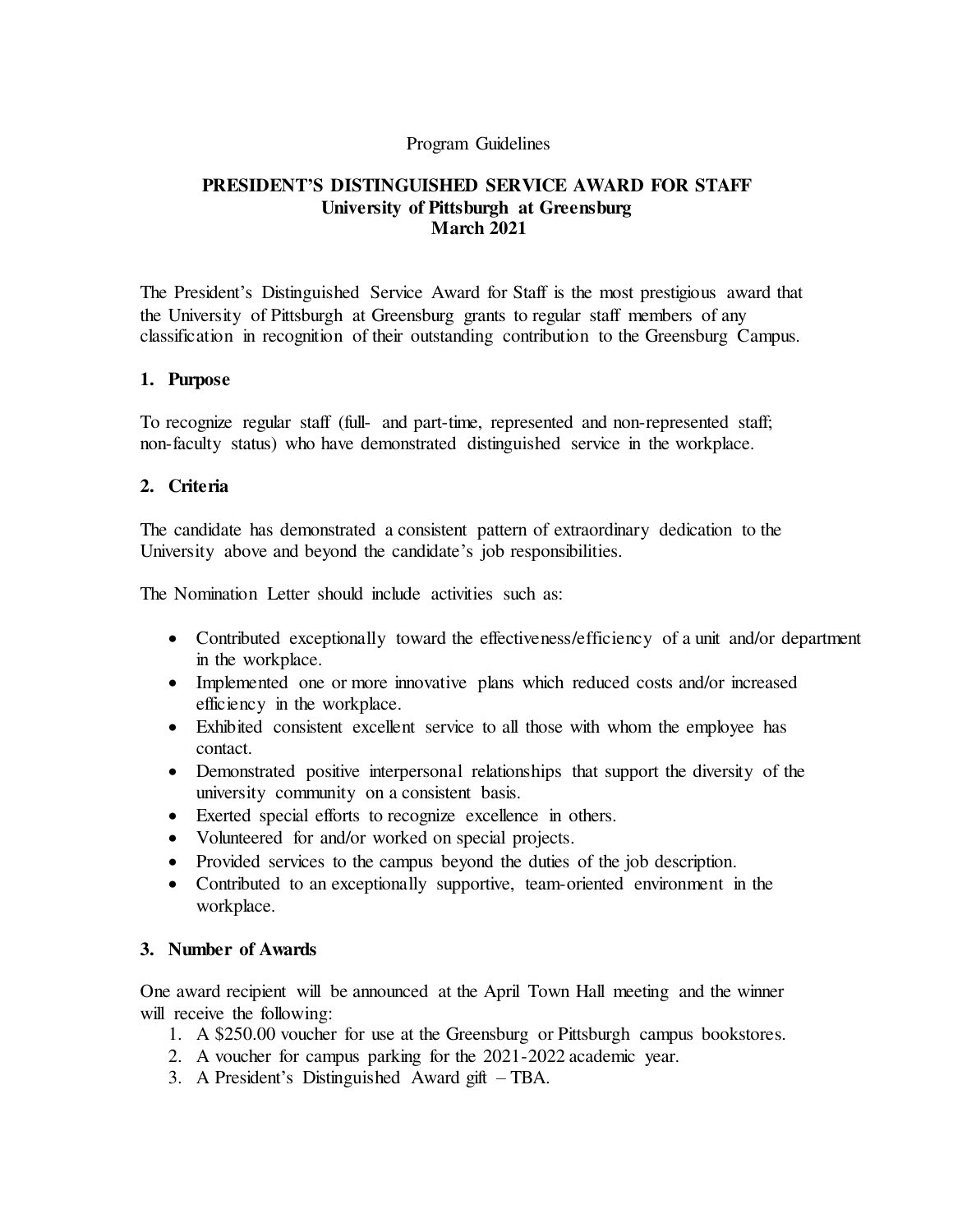## **4. Eligibility**

The nominee must be a *regular* full-time or part-time staff member at the University of Pittsburgh at Greensburg. This includes represented (union) and non-represented (nonunion) staff, and non-faculty status staff members. The nominee *must* have completed a minimum of three years of *regular* employment at the Greensburg campus at the time of the nomination. A staff member is not eligible to win the award in two consecutive years.

## **5. Nomination Process**

The Nomination Packet should consist of the following:

- A completed Nomination Form (The nominee's signature on the Nomination Form will represent knowledge and acceptance of the nomination.)
- A letter of nomination identifying the manner in which the nominee meets the criteria for the award, i.e., listing of specific contributions, accomplishments, etc. made by the candidate.
- *No more than five letters of support* may be submitted for each nominee. The letters of support should be attached to the original Nomination Form and nomination letter.
- A summary of the nominee's current job duties and responsibilities or a copy of the nominee's Job Description.
- Nomination documents should be mailed, either interoffice or by US Mail, to: President's Distinguished Award for Staff, President Gregerson, 150 Finoli Drive, Lynch Hall 101, Greensburg, PA 15601.

The complete Nomination Packet must be received by **no later than 4:00 p.m. on Wednesday, March 31, 2021.**

### **6. Repeat Nominations**

A staff member who was nominated in a previous year, but was not chosen as the award winner, may be renominated. However, a new nomination letter and new supporting documentation must be submitted as per Section 5, Nomination Process.

A staff member who wins the President's Distinguished Service Award for Staff is ineligible for nomination in the year immediately following receipt of the award.

# **7. Nominators**

The nomination process is open to the entire Pitt-Greensburg community. Therefore, *any* individual within the campus community, including Advisory Board members, faculty, staff, students, and alumni, may nominate a staff member for an award.

### **8. Award Selection**